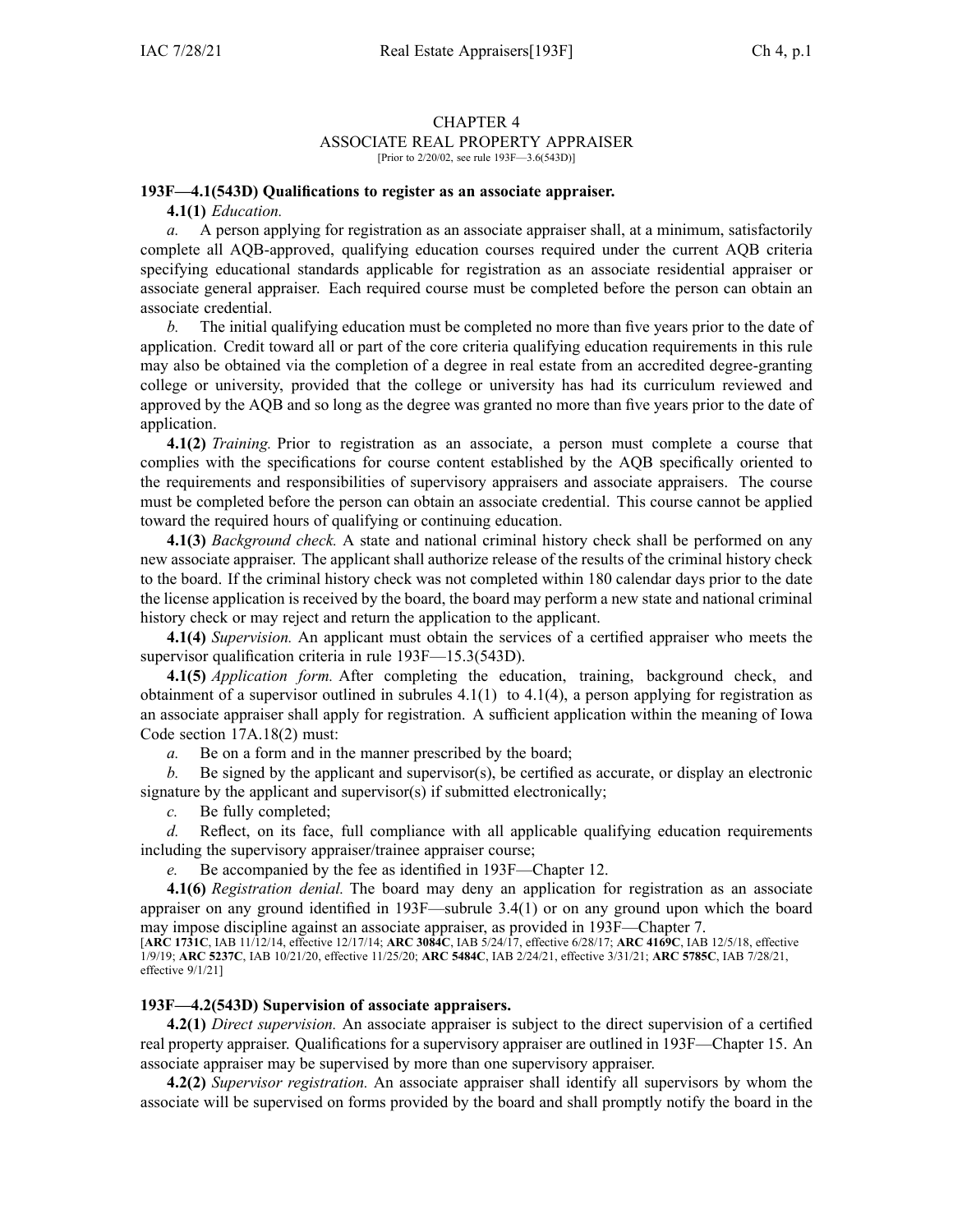event of an addition of a, or change in, supervisor or if the associate will no longer be supervised by <sup>a</sup> previously identified supervisor. An associate appraiser who does not have at least one approved active supervisor meeting the requirements of [193F—Chapter](https://www.legis.iowa.gov/docs/iac/chapter/193F.15.pdf) 15 will be placed in inactive status until such time as the associate finds <sup>a</sup> supervisor meeting the requirements of [193F—Chapter](https://www.legis.iowa.gov/docs/iac/chapter/193F.15.pdf) 15. Associate appraisers wishing to maintain an inactive license must continue to renew on <sup>a</sup> biennial basis in accordance with rule [193F—4.3](https://www.legis.iowa.gov/docs/iac/rule/193F.4.3.pdf)(543D).

**4.2(3)** *Scope of practice.* The scope of practice of an associate appraiser is the same as the scope of practice of the supervisory appraiser. An associate appraiser supervised by <sup>a</sup> certified residential appraiser shall accordingly be restricted to the scope of practice of <sup>a</sup> certified residential appraiser, while an associate appraiser supervised by <sup>a</sup> certified general appraiser shall be subject to the same scope of practice as <sup>a</sup> certified general appraiser.

**4.2(4)** *Logs.* An associate appraiser shall maintain an appraisal experience log that includes all information required by the AQB and the board as <sup>a</sup> precondition for certification and shall maintain the log contemporaneously with the performance of supervised real property appraisal services. Every log page shall have the names and signatures of the associate appraiser and supervisory appraiser, the state certification number of the supervisory appraiser, and the date of signatures. Required log entries shall, at <sup>a</sup> minimum, include the following for each appraisal:

- *a.* Type of property;
- *b.* Date of report;
- *c.* Complete address of appraised property or full legal description;

*d.* A specific description of work performed by the associate appraiser, scope of review, and supervision of the supervisory appraiser;

- *e.* Number of actual work hours by the associate on the assignment; and
- *f.* The approach(es) to value utilized in the report.

**4.2(5)** *Monitoring of logs.* The associate appraiser shall have the appraisal log reviewed and signed by the supervisory appraiser at least monthly. Upon written reques<sup>t</sup> by the board, the associate appraiser and the supervisory appraiser shall submit <sup>a</sup> copy of the associate appraiser's log by letter or email within ten calendar days. The failure of an associate appraiser or supervisory appraiser to submit the requested log is <sup>a</sup> ground for disciplinary action. A separate appraisal log shall be maintained for each supervisory appraiser.

[**ARC [1731C](https://www.legis.iowa.gov/docs/aco/arc/1731C.pdf)**, IAB 11/12/14, effective 12/17/14; **ARC [5237C](https://www.legis.iowa.gov/docs/aco/arc/5237C.pdf)**, IAB 10/21/20, effective 11/25/20; **ARC [5785C](https://www.legis.iowa.gov/docs/aco/arc/5785C.pdf)**, IAB 7/28/21, effective 9/1/21]

**193F—4.3(543D) Renewal of associate appraiser registration.** An associate appraiser registration must be renewed on <sup>a</sup> biennial basis as more fully described in [193F—Chapter](https://www.legis.iowa.gov/docs/iac/chapter/193F.9.pdf) 9. An associate appraiser is subject to the same continuing education requirements as are applicable to <sup>a</sup> certified appraiser as <sup>a</sup> precondition for renewal. Continuing education requirements are outlined in [193F—Chapter](https://www.legis.iowa.gov/docs/iac/chapter/193F.11.pdf) 11.

# **193F—4.4(543D) Progress toward certification as <sup>a</sup> certified residential appraiser or certified general appraiser.**

**4.4(1)** *Associate classification.* The associate appraiser classification is intended for those persons training to become certified appraisers and is not intended as <sup>a</sup> long-term method of performing appraisal services under the supervision of <sup>a</sup> certified appraiser in the absence of progress toward certification. As a result, the board may impose deadlines for achieving certification, or for satisfying certain prerequisites toward certification, for those persons who apply to renew an associate appraiser registration more than two times. Deadlines, if any, would be imposed as <sup>a</sup> condition for the third or subsequent renewal.

**4.4(2)** *Factors to consider.*

*a.* The board may consider the following noninclusive list of factors when deciding whether to impose <sup>a</sup> deadline for achieving certification:

(1) An associate appraiser's access to the educational courses required for certification;

(2) Whether the associate appraiser had completed the college requirement for certification in advance of registering as an associate appraiser or whether college coursework is in progress;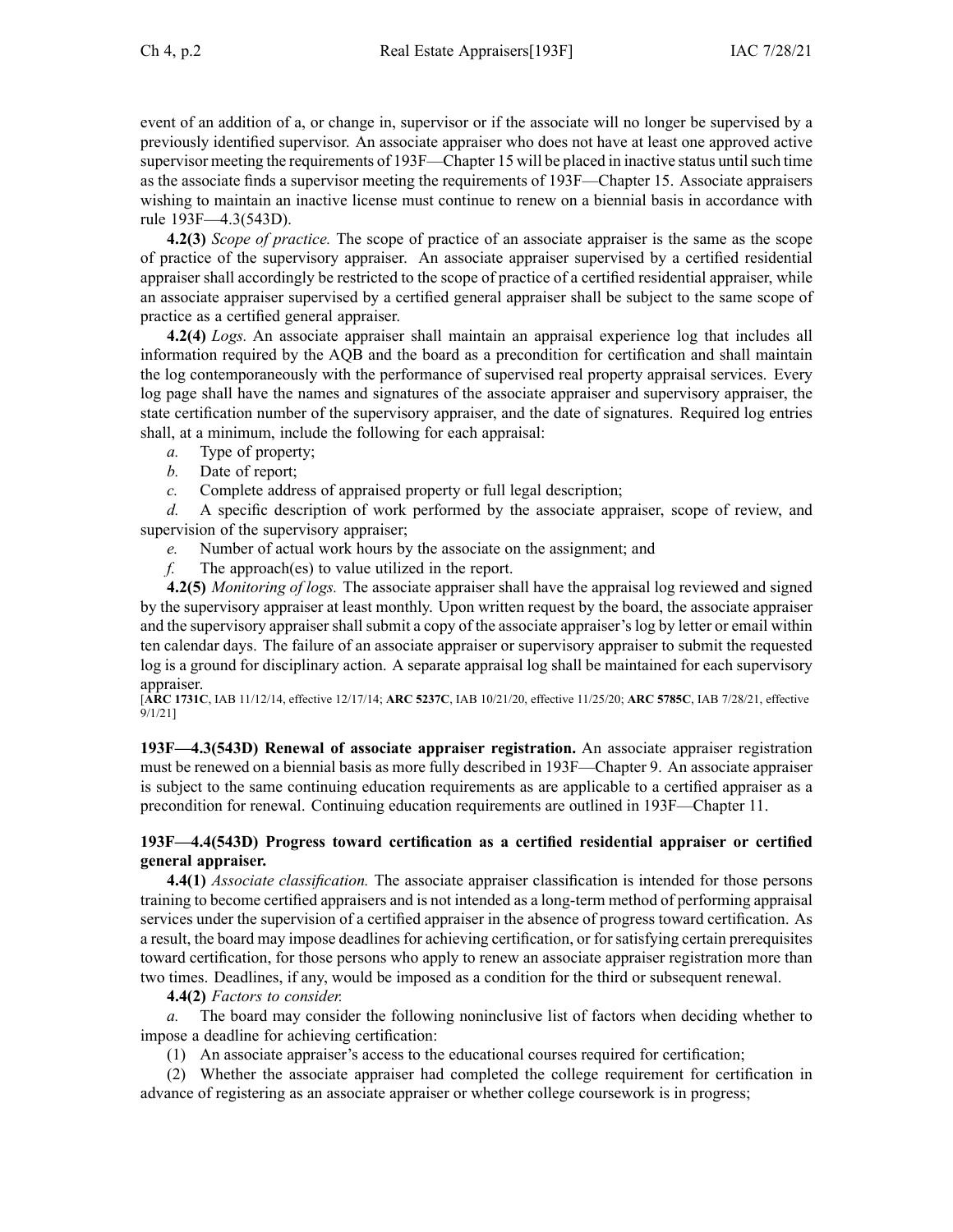(3) The associate appraiser's access to supervisory appraisers, the volume of the supervisory appraiser's practice, and the type of certification the associate is training to achieve; and

(4) Such additional factors as may be relevant to the board's determination as to whether the associate appraiser is making good-faith progress toward certification.

*b.* While the board's policy is to work with associate appraisers and their supervisors in <sup>a</sup> cooperative manner, an associate appraiser who does not demonstrate good-faith progress toward certification shall be subject to the imposition of deadlines as described in subrule [4.4\(1\)](https://www.legis.iowa.gov/docs/iac/rule/193F.4.4.pdf).

**4.4(3)** *Progress reports.* In order to assess an associate appraiser's progress toward certification, the board may reques<sup>t</sup> periodic progress reports from the associate appraiser and from the associate appraiser's supervisory appraiser or appraisers. Progress reports on the steps an associate appraiser has taken toward certification and the associate appraiser's plans for completing certification prerequisites shall be submitted to the board within ten calendar days of the board's written request. The failure of an associate appraiser or supervisory appraiser to submit the requested progress repor<sup>t</sup> is <sup>a</sup> ground for disciplinary action.

[**ARC [1731C](https://www.legis.iowa.gov/docs/aco/arc/1731C.pdf)**, IAB 11/12/14, effective 12/17/14]

**193F—4.5(543D) Applying for certification as <sup>a</sup> certified residential appraiser or certified general appraiser.** An associate appraiser may apply for certification as <sup>a</sup> certified residential real property appraiser by satisfying the requirements of 193F—Chapter [5](https://www.legis.iowa.gov/docs/iac/chapter/193F.5.pdf), or as <sup>a</sup> certified general real property appraiser by satisfying the requirements of 193F—Chapter [6](https://www.legis.iowa.gov/docs/iac/chapter/193F.6.pdf). The requirements for each type of certification include education, examination, and experience, which includes work product review. [**ARC [7774B](https://www.legis.iowa.gov/docs/aco/arc/7774B.pdf)**, IAB 5/20/09, effective 6/24/09]

## **193F—4.6(272C,543D) Reinstating or reactivating an associate registration.**

**4.6(1)** In order to reinstate or reactivate an associate registration that has lapsed or been placed in inactive or retired status, the applicant must complete all continuing education required for reinstatement pursuan<sup>t</sup> to [193F—subrule](https://www.legis.iowa.gov/docs/iac/rule/193F.11.2.pdf) 11.2(5). For purposes of this rule, in addition to the most recent edition of <sup>a</sup> seven-hour USPAP course, the board shall allow for continuing education only those courses that have been AQB-approved as qualifying education required for certification, as outlined in rules [193F—5.2](https://www.legis.iowa.gov/docs/iac/rule/193F.5.2.pdf)(543D) and [193F—6.2](https://www.legis.iowa.gov/docs/iac/rule/193F.6.2.pdf)(543D). The purpose of this requirement is to ensure that those associates reinstating <sup>a</sup> lapsed, retired, or inactive registration are progressing toward certification. Any qualifying education course taken under this rule as continuing education shall also apply as qualifying education toward certification. If the applicant has completed all qualifying education prior to applying to reinstate <sup>a</sup> lapsed, retired, or inactive associate registration, the applicant may use any approved continuing education course as provided in [193F—Chapter](https://www.legis.iowa.gov/docs/iac/chapter/193F.11.pdf) 11, in addition to the required seven-hour USPAP update course, toward the continuing education required for reinstatement.

**4.6(2)** If an appraiser's registration is placed in inactive status as <sup>a</sup> result of the appraiser's failure to maintain at least one approved active supervisor meeting the requirements of [193F—Chapter](https://www.legis.iowa.gov/docs/iac/chapter/193F.15.pdf) 15 pursuan<sup>t</sup> to subrule 4.2(2), the applicant must complete the continuing education required by subrule 4.6(1) in order to reinstate the associate registration but is not required to pay any fee that would otherwise be required in connection with such reinstatement so long as the associate has not renewed the registration to inactive status or allowed the registration to lapse prior to reinstating or reactivating the registration. [**ARC [1731C](https://www.legis.iowa.gov/docs/aco/arc/1731C.pdf)**, IAB 11/12/14, effective 12/17/14; **ARC [5237C](https://www.legis.iowa.gov/docs/aco/arc/5237C.pdf)**, IAB 10/21/20, effective 11/25/20; **ARC [5785C](https://www.legis.iowa.gov/docs/aco/arc/5785C.pdf)**, IAB 7/28/21, effective 9/1/21]

These rules are intended to implement Iowa Code chapters [543D](https://www.legis.iowa.gov/docs/ico/chapter/543D.pdf) and [272C](https://www.legis.iowa.gov/docs/ico/chapter/272C.pdf).

[Filed 2/1/02, Notice 11/28/01—published 2/20/02, effective 3/27/02] [Filed 4/22/05, Notice 3/16/05—published 5/11/05, effective 6/15/05] [Filed 4/6/06, Notice 3/1/06—published 4/26/06, effective 5/31/06] [Filed 6/1/07, Notice 3/28/07—published 6/20/07, effective 7/25/07] [Filed 11/2/07, Notice 8/29/07—published 11/21/07, effective 12/26/07] [Filed ARC [7774B](https://www.legis.iowa.gov/docs/aco/arc/7774B.pdf) ([Notice](https://www.legis.iowa.gov/docs/aco/arc/7595B.pdf) ARC 7595B, IAB 2/25/09), IAB 5/20/09, effective 6/24/09] [[Filed](https://www.legis.iowa.gov/docs/aco/arc/1731C.pdf) ARC 1731C ([Notice](https://www.legis.iowa.gov/docs/aco/arc/1631C.pdf) ARC 1631C, IAB 9/17/14), IAB 11/12/14, effective 12/17/14] [Filed ARC [3084C](https://www.legis.iowa.gov/docs/aco/arc/3084C.pdf) ([Notice](https://www.legis.iowa.gov/docs/aco/arc/2966C.pdf) ARC 2966C, IAB 3/15/17), IAB 5/24/17, effective 6/28/17]